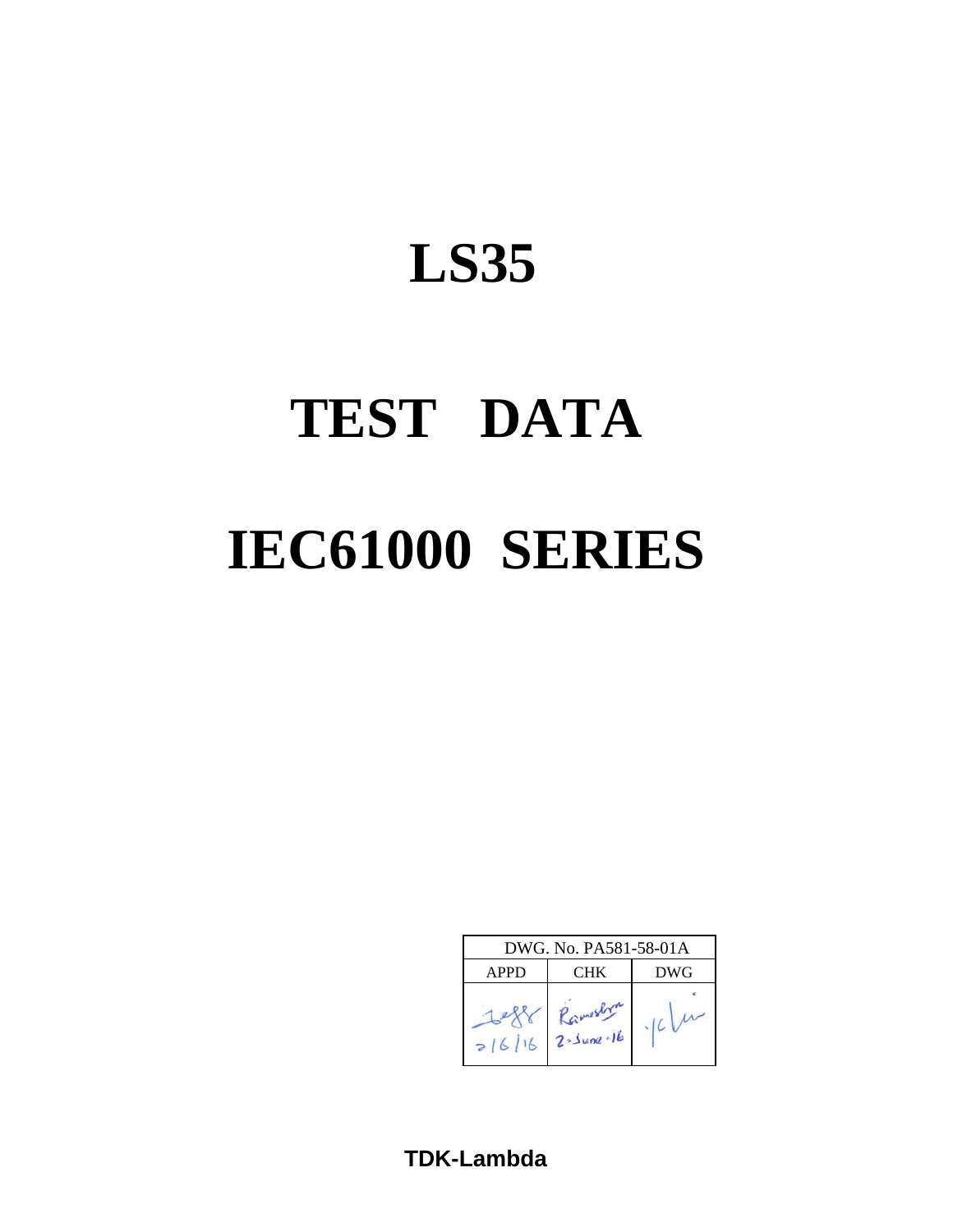# INDEX

|    |                                                                                              | $R-1$ |
|----|----------------------------------------------------------------------------------------------|-------|
|    | 2. Radiated Radio-Frequency Electromagnetic Field Immunity Test (IEC61000-4                  | $R-3$ |
|    |                                                                                              | $R-5$ |
|    |                                                                                              | $R-6$ |
|    | 5. Conducted Disturbances Induced by Radio-Frequency Field Immunity Test<br>$(IEC61000-4-6)$ | $R-7$ |
|    |                                                                                              | $R-8$ |
| 7. |                                                                                              | $R-9$ |

※ Test results are typical data. Nevertheless the following results are considered to be actual capability data because all units have nearly the same characteristics.

# **TDK-Lambda**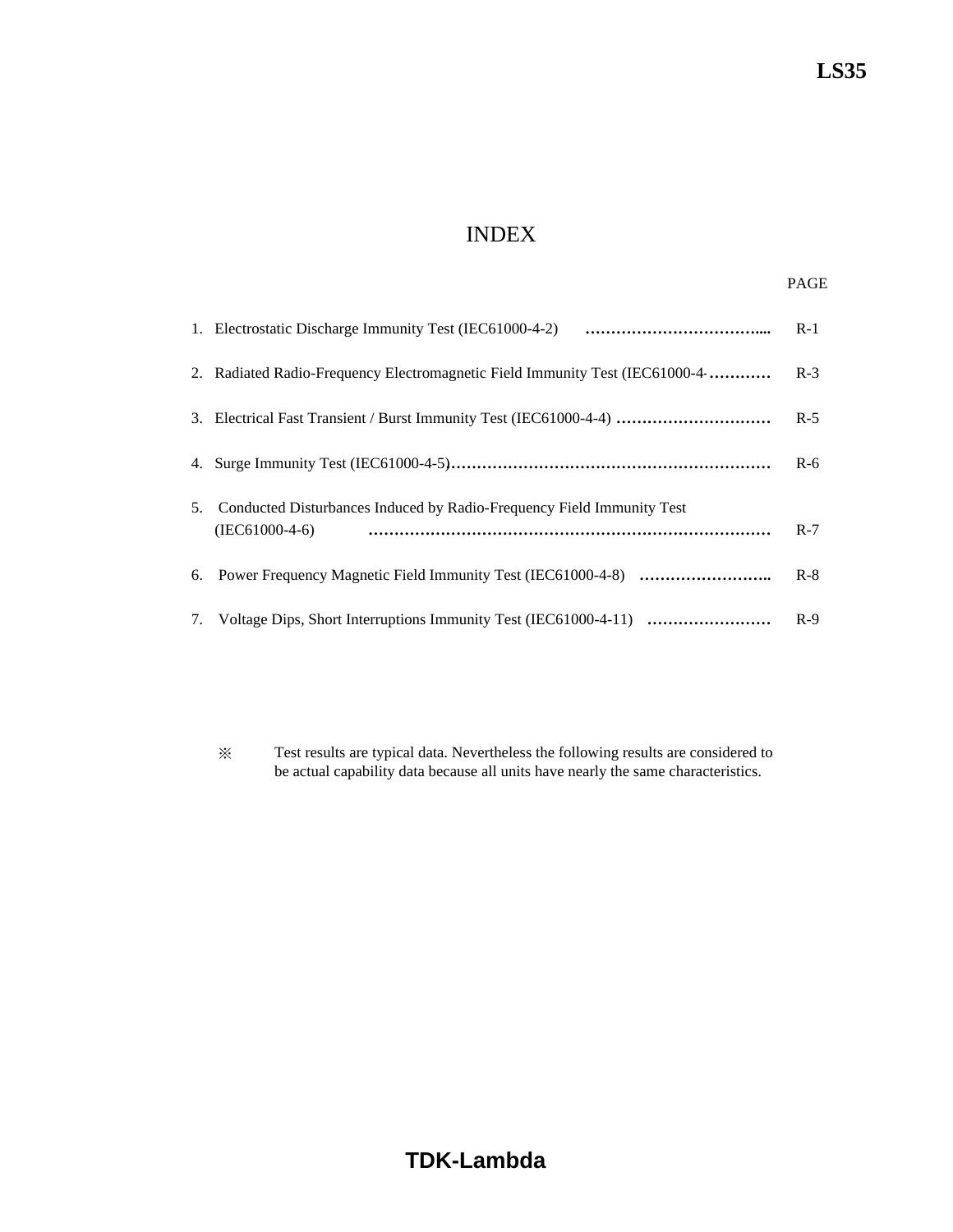### **1. Electrostatic Discharge Immunity Test (IEC61000-4-2)**

#### **MODEL : LS35**

#### **(1) Equipment Used**

| Electrostatic Discharge Simulator: |                      |                      | <b>NSG435</b> | (SCHAFFNER)                 |                      |                |
|------------------------------------|----------------------|----------------------|---------------|-----------------------------|----------------------|----------------|
| Discharge Resistance               |                      | $\ddot{\phantom{a}}$ | $330\Omega$   | Capacitor<br>$\ddot{\cdot}$ | 150pF                |                |
| (2) Test Conditions                |                      |                      |               |                             |                      |                |
| <b>Input Voltage</b>               | ٠                    | 230VAC               |               | <b>Output Voltage</b>       | $\ddot{\phantom{a}}$ | Rated          |
| <b>Output Current</b>              | $\ddot{\phantom{a}}$ | 100%                 |               | Polarity                    |                      | $+$ , $-$      |
| Number of Tests                    | $\ddot{\phantom{a}}$ | 10 times             |               | <b>Ambient Temperature</b>  | $\ddot{\phantom{a}}$ | $25^{\circ}$ C |
| Discharge Interval                 |                      | $>1$ Second          |               |                             |                      |                |

#### **(3) Test Method and Device Test Point**

| <b>Contact Discharge</b> | FG, Case Screw                            |
|--------------------------|-------------------------------------------|
| Air Discharge            | Input and Output Terminal, FG, Case Screw |



#### **(4) Acceptable Conditions**

- 1. Output voltage regulation not to exceed  $\pm 5\%$  of initial (before test) value during test.
- 2. Output voltage to be within regulation specification after the test.
- 3. Along with 1 and 2, no discharge of fire or smoke, as well as no output failure.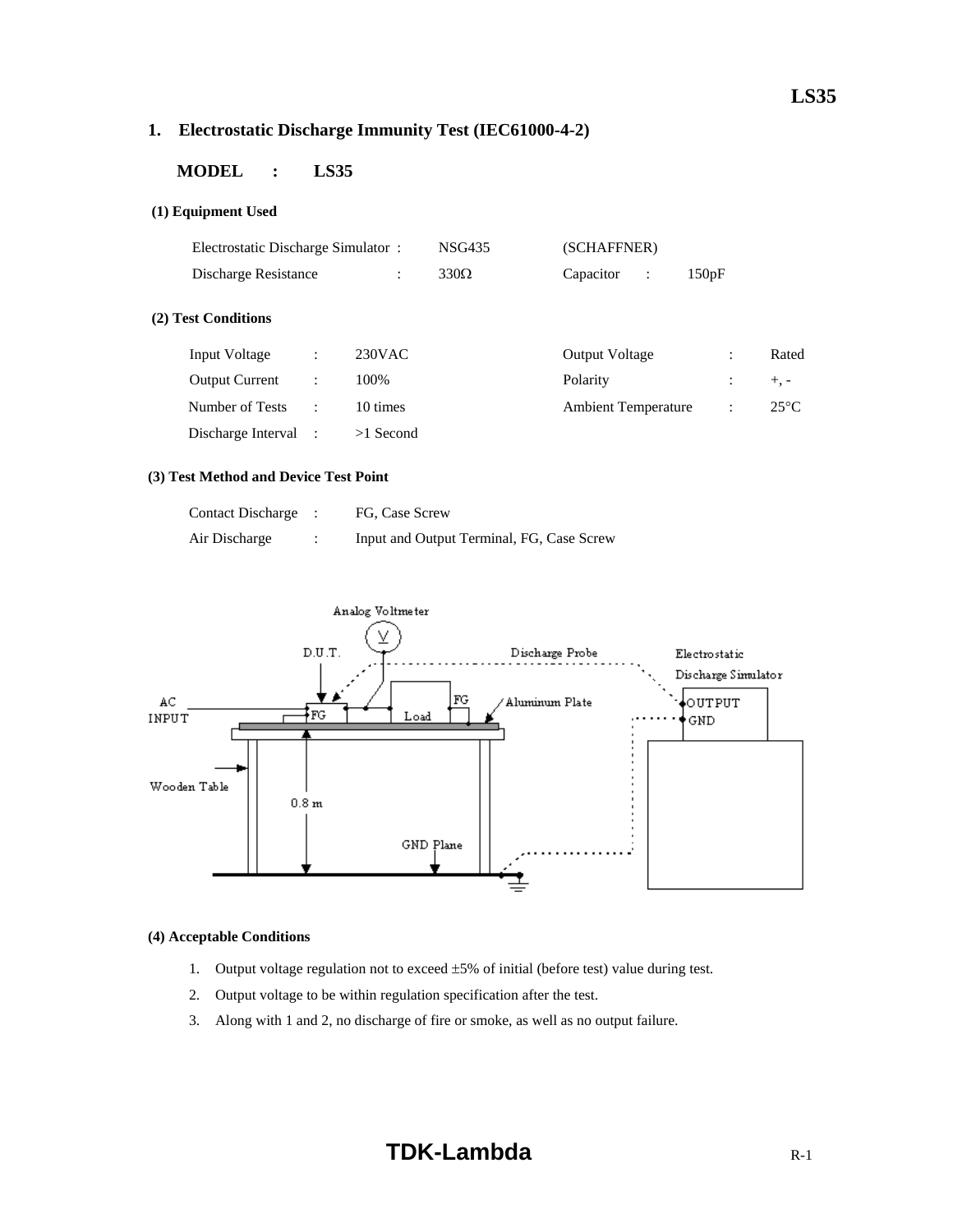| <b>Contact Discharge</b><br>κV | $LS35-5$    | Air Discharge<br>(kV | LS35-5      |
|--------------------------------|-------------|----------------------|-------------|
|                                | <b>PASS</b> |                      | <b>PASS</b> |
|                                | <b>PASS</b> |                      | <b>PASS</b> |
| -                              |             |                      | <b>PASS</b> |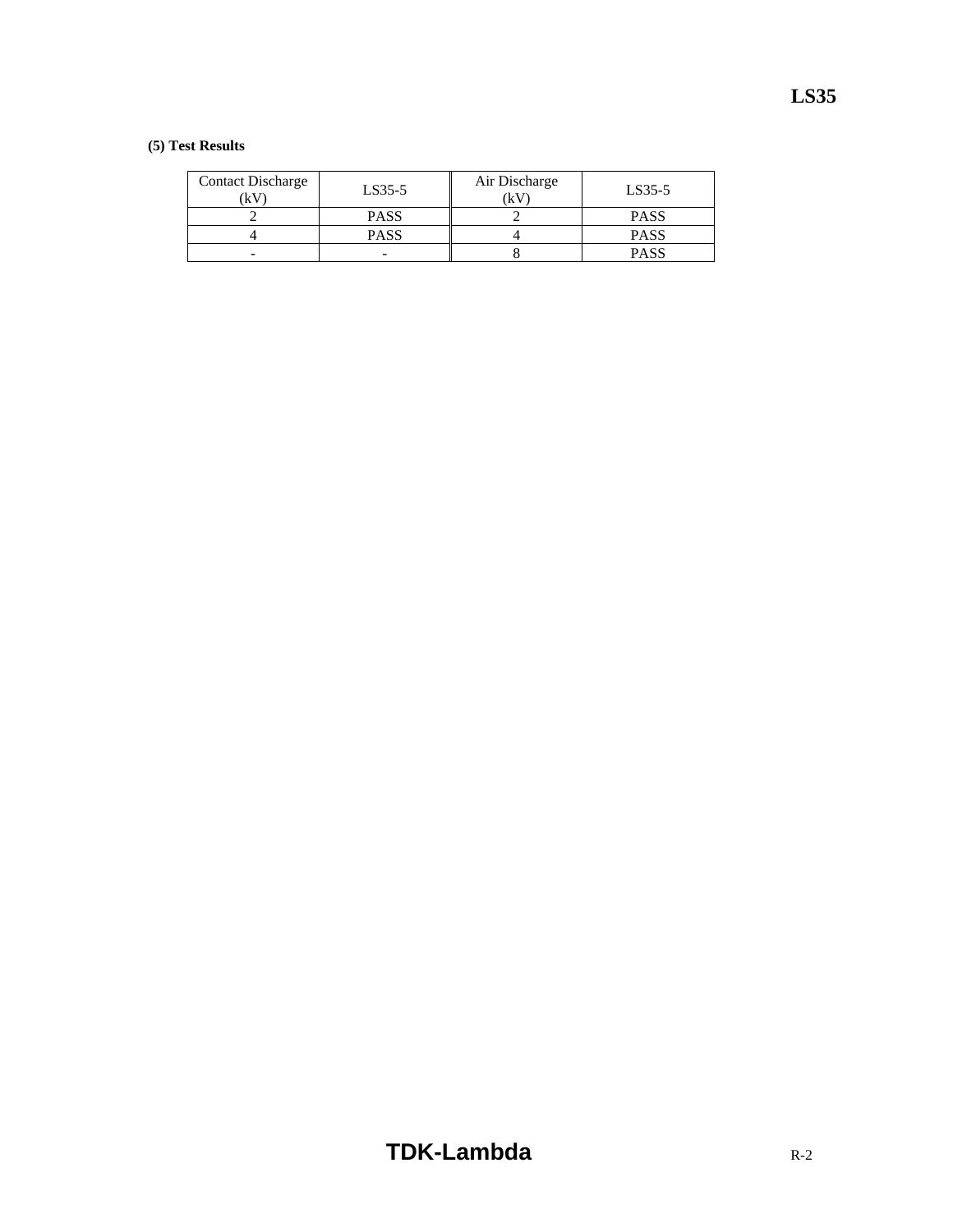#### **2. Radiated Radio-Frequency Electromagnetic Field Immunity Test (IEC61000-4-3)**

#### **MODEL : LS35**

#### **(1) Equipment Used**

| Dual Channel EPM Power Meter                       | E4419B       |
|----------------------------------------------------|--------------|
| Function / Arbitrary Waveform Generator            | 33220A       |
| Synthesized Signal Generator                       | 8648C        |
| Power Amplifier $(0.8\text{GHz} - 3\text{GHz})$    | CBA9429      |
| Power Amplifier $(80 \text{ MHz} - 1 \text{ GHz})$ | CBA9433      |
| <b>Average Power Sensor</b>                        | E9034A       |
| Log-Periodic Dipole Antenna                        | $L$ PDA-0803 |
| <b>Broad-Band Horn Antenna</b>                     | E322         |

#### **(2) Test Conditions**

| Input Voltage              |               | 230VAC                             | <b>Output Voltage</b>      | : Rated                   |
|----------------------------|---------------|------------------------------------|----------------------------|---------------------------|
| <b>Output Current</b>      |               | 100%                               | Amplitude Modulated        | $: 80\%$ , 1kHz           |
| Electromagnetic Frequency: |               | $80\text{-}1000$ MHz               | <b>Ambient Temperature</b> | : $25^{\circ}$ C          |
| Distance                   |               | 3.0 <sub>m</sub>                   | Wave Angle                 | : Horizontal and Vertical |
| Sweep Conditions           | $\mathcal{L}$ | 1.0% Step Up, 2.8 Seconds Hold     |                            |                           |
| Test Angle                 |               | Top/Bottom, Both Sides, Front/Back |                            |                           |

#### **(3) Test Method**

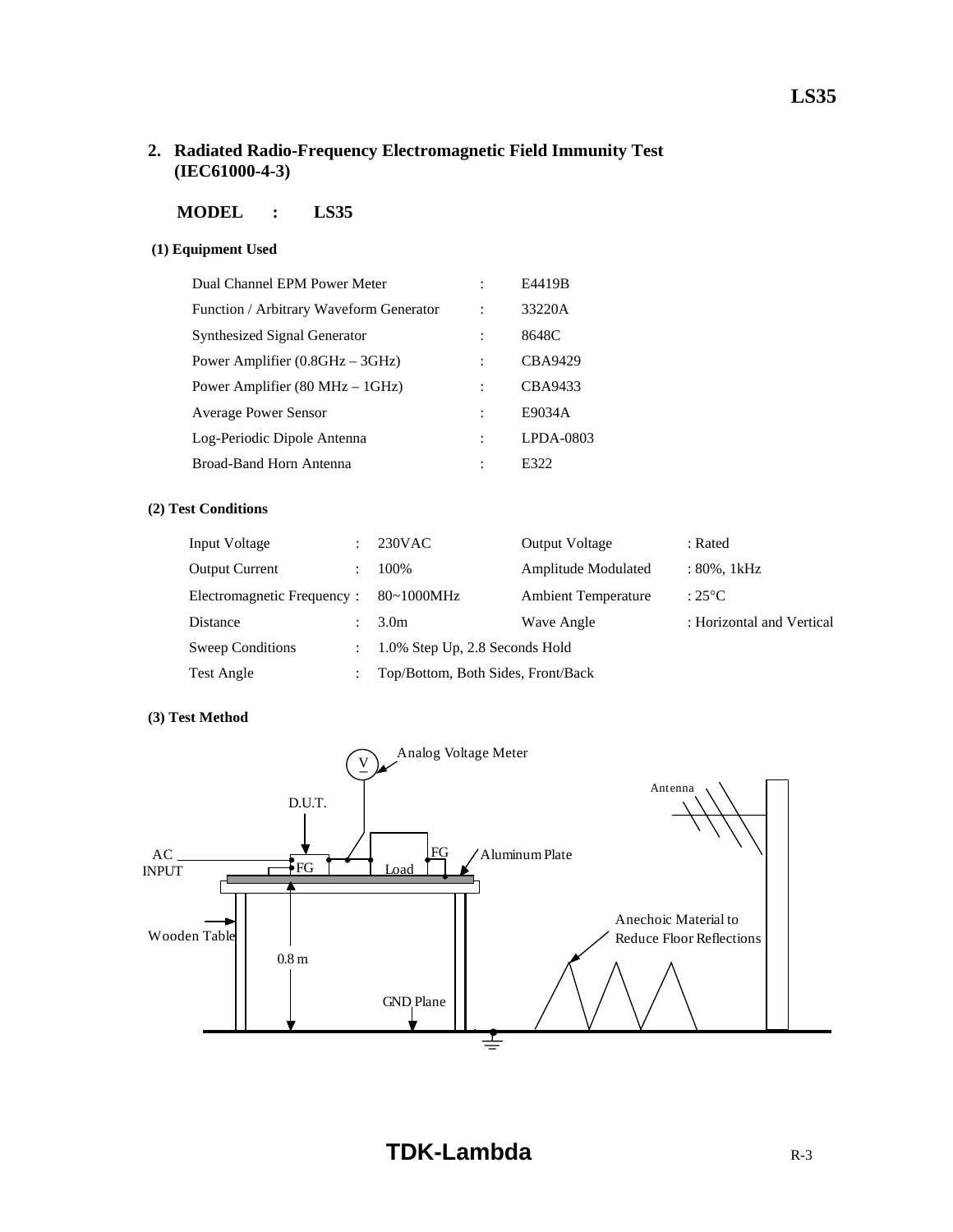#### **(4) Acceptable Conditions**

- 1. Output voltage regulation not to exceed ±5% of initial (before test) value during test.
- 2. Output voltage to be within regulation specification after the test.
- 3. Along with 1 and 2, no discharge of fire or smoke, as well as no output failure.

| Radiation Field Strength (V/m) | LS35-5      |
|--------------------------------|-------------|
|                                | <b>PASS</b> |
|                                | <b>PASS</b> |
|                                | <b>PASS</b> |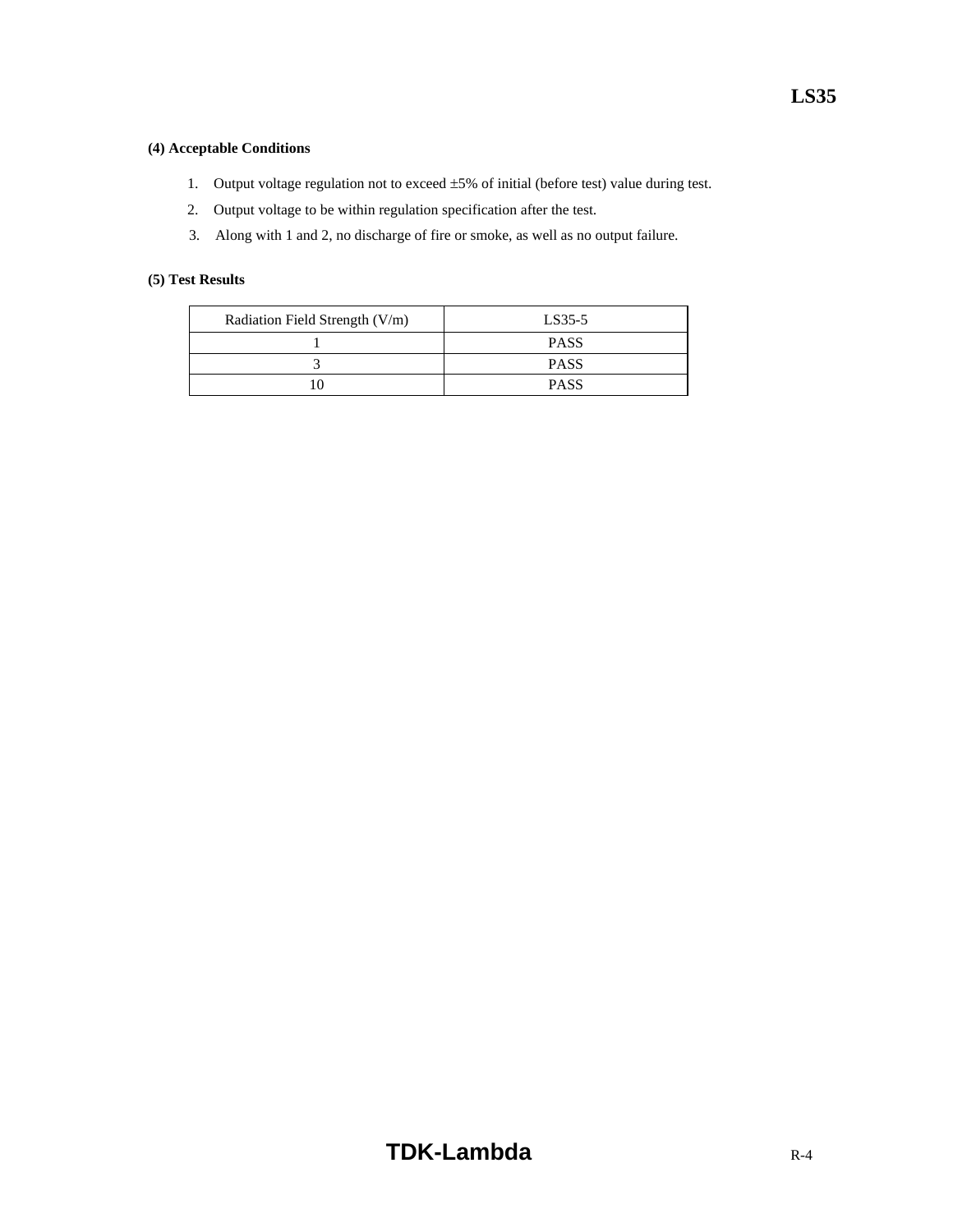# **3. Electrical Fast Transient / Burst Immunity Test (IEC61000-4-4)**

#### **MODEL : LS35**

#### **(1) Equipment Used**

EFT/B (Generator) : MODULA 6150 (SCHAFFNER)

#### **(2) Test Conditions**

| <b>Input Voltage</b>  |    | $230$ VAC | <b>Output Voltage</b>      | Rated          |
|-----------------------|----|-----------|----------------------------|----------------|
| <b>Output Current</b> |    | 100%      | Polarity                   | $+$ . $-$      |
| Number of Tests       | ۰. | 3 times   | <b>Ambient Temperature</b> | $25^{\circ}$ C |
| Test time             |    | 1 minute  |                            |                |

#### **(3) Test Method and Device Test Points**

Apply to (N,L,FG), (NL), (N), (L), (FG)



#### **(4) Acceptable Conditions**

- 1. Output voltage regulation not to exceed ±5% of initial (before test) value during test.
- 2. Output voltage to be within regulation specification after the test.
- 3. Along with 1 and 2, no discharge of fire or smoke, as well as no output failure.

| Test Voltage (kV) | Repetition Rate (kHz) | LS35-5      |
|-------------------|-----------------------|-------------|
| 0.5               |                       | <b>PASS</b> |
|                   |                       | <b>PASS</b> |
| 2.0               |                       | <b>PASS</b> |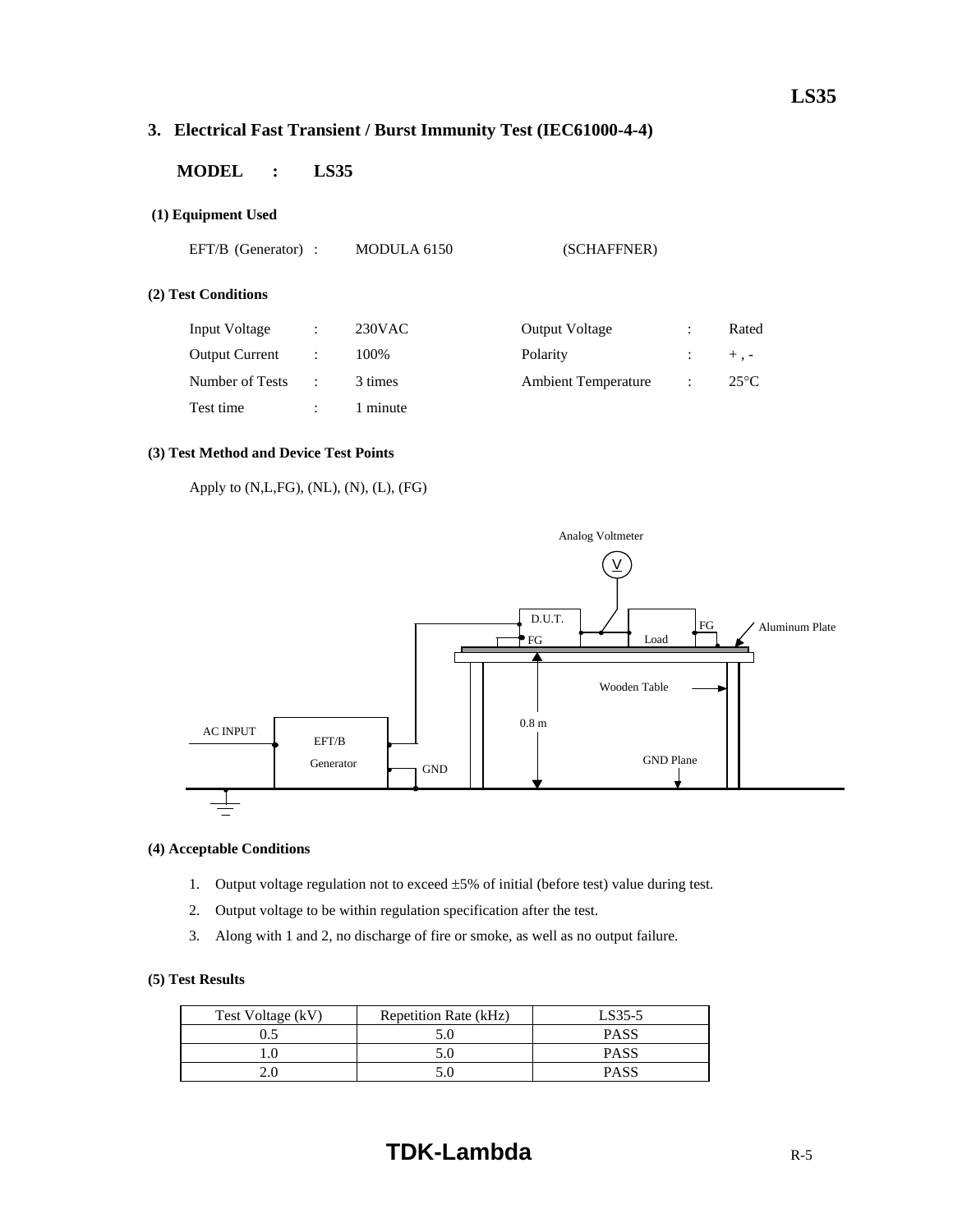#### **4. Surge Immunity Test (IEC61000-4-5)**

#### **MODEL : LS35**

#### **(1) Equipment Used**

| Normal | $2\Omega$                                                |                                        | Normal | 18 <sub>u</sub> F                      |
|--------|----------------------------------------------------------|----------------------------------------|--------|----------------------------------------|
|        | $\therefore$ SRG 6501<br>Pulse Coupling Network CDN 6501 | Coupling Impedance : Common $12\Omega$ |        | Coupling Capacitance : Common $9\mu$ F |

#### **(2) Test Conditions**

| Input Voltage         | 230VAC                 | <b>Output Voltage</b>      |                      | Rated          |
|-----------------------|------------------------|----------------------------|----------------------|----------------|
| <b>Output Current</b> | 100%                   | Number of Tests            |                      | 3 times        |
| Polarity              | $\div$ +, -            | Mode                       |                      | Common, Normal |
| Phase                 | $\therefore$ 0, 90 deg | <b>Ambient Temperature</b> | $\ddot{\phantom{a}}$ | $25^{\circ}$ C |

#### **(3) Test Method and Device Test Points**

Apply to Common mode (N-FG, L-FG) and Normal mode (N-L).



#### **(4) Acceptable Conditions**

- 1. Output voltage regulation not to exceed  $\pm 5\%$  of initial (before test) value during test.
- 2. Output voltage to be within regulation specification after the test.
- 3. Along with 1 and 2, no discharge of fire or smoke, as well as no output failure.

| Test Voltage (kV)<br>Common | $LS35-5$    | Test Voltage (kV)<br>Normal | LS35-5      |
|-----------------------------|-------------|-----------------------------|-------------|
| $0.5^{\circ}$               | <b>PASS</b> | 0.5                         | <b>PASS</b> |
|                             | <b>PASS</b> |                             | <b>PASS</b> |
| 2.0                         | <b>PASS</b> | 2.0                         | <b>PASS</b> |
|                             | <b>PASS</b> |                             | -           |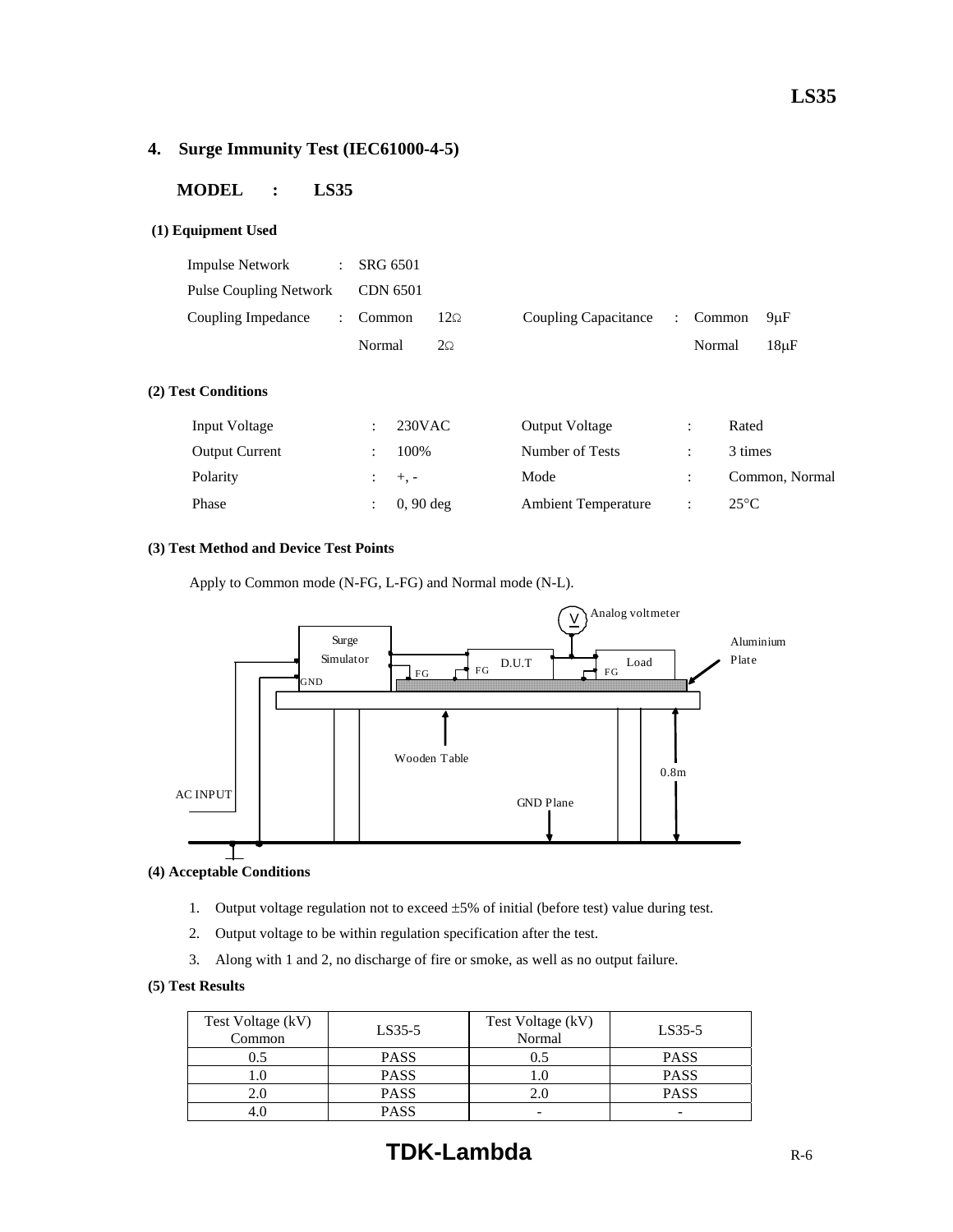#### **5. Conducted Disturbances Induced by Radio-Frequency Field Immunity Test (IEC61000-4-6)**

#### **MODEL : LS35**

#### **(1) Equipment Used**

| <b>Schaffner HF Generator</b>               | NSG2070-1      |
|---------------------------------------------|----------------|
| FCC Power Line Coupling Decoupling Network: | FCC-801-M3-16A |

#### **(2) Test Conditions**

| Input Voltage              | 230VAC/50Hz                    | <b>Output Voltage</b>       | Rated            |
|----------------------------|--------------------------------|-----------------------------|------------------|
| <b>Output Current</b>      | 100\%                          | Electromagnetic Frequency : | $150kHz - 80MHz$ |
| <b>Ambient Temperature</b> | $25^{\circ}$ C                 |                             |                  |
| Sweep Conditions           | 1.0% Step Up, 2.8 Seconds Hold |                             |                  |

#### **(3) Test Method**



#### **(4) Acceptable Conditions**

- 1. Output voltage regulation not to exceed ±5% of initial (before test) value during test.
- 2. Output voltage to be within regulation specification after the test.
- 3. Along with 1 and 2, no discharge of fire or smoke, as well as no output failure.

| Test Voltage (V) | LS35-5      |  |
|------------------|-------------|--|
|                  | <b>PASS</b> |  |
|                  | <b>PASS</b> |  |
| 10               | <b>PASS</b> |  |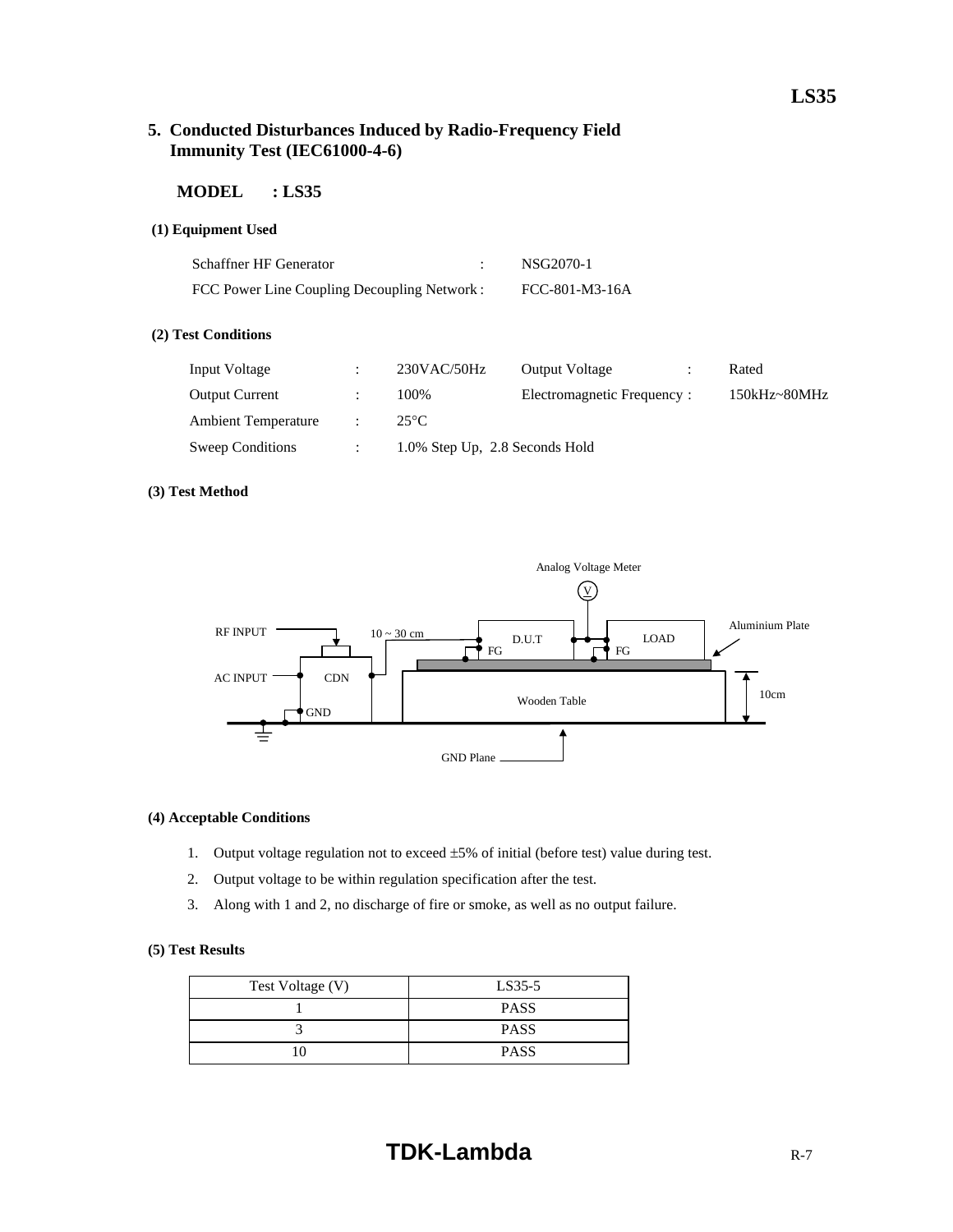#### **6. Power Frequency Magnetic Field Immunity Test (IEC61000-4-8)**

#### **MODEL : LS35**

#### **(1) Equipment Used**

| Schaffner Immunity Tester – BEST1  | <b>BEST EMC</b> |
|------------------------------------|-----------------|
| Schaffner Magnetic Field Generator | <b>INA 702</b>  |

#### **(2) Test Conditions**

| Input Voltage         | $230$ VAC                   | <b>Output Voltage</b>      | $\hat{\phantom{a}}$ | Rated         |
|-----------------------|-----------------------------|----------------------------|---------------------|---------------|
| <b>Output Current</b> | 100%                        | <b>Magnetic Frequency</b>  |                     | 50 Hz         |
| <b>Test Time</b>      | $> 10$ sec (Each direction) | <b>Ambient Temperature</b> |                     | $25^{\circ}C$ |
| Direction             | X, Y, Z                     |                            |                     |               |

#### **(3) Test Method and Device Test Point**



#### **(4) Acceptable Conditions**

- 1. Output voltage regulation not to exceed  $+5\%$  of initial (before test) value during test.
- 2. Output voltage to be within output voltage regulation specification after the test.
- 3. Along with 1 and 2, no discharge of fire or smoke, as well as no output failure.

| Magnetic Field Strength (A/m) | LS35-5      |
|-------------------------------|-------------|
|                               | <b>PASS</b> |
|                               | <b>PASS</b> |
|                               | <b>PASS</b> |
|                               | <b>PASS</b> |